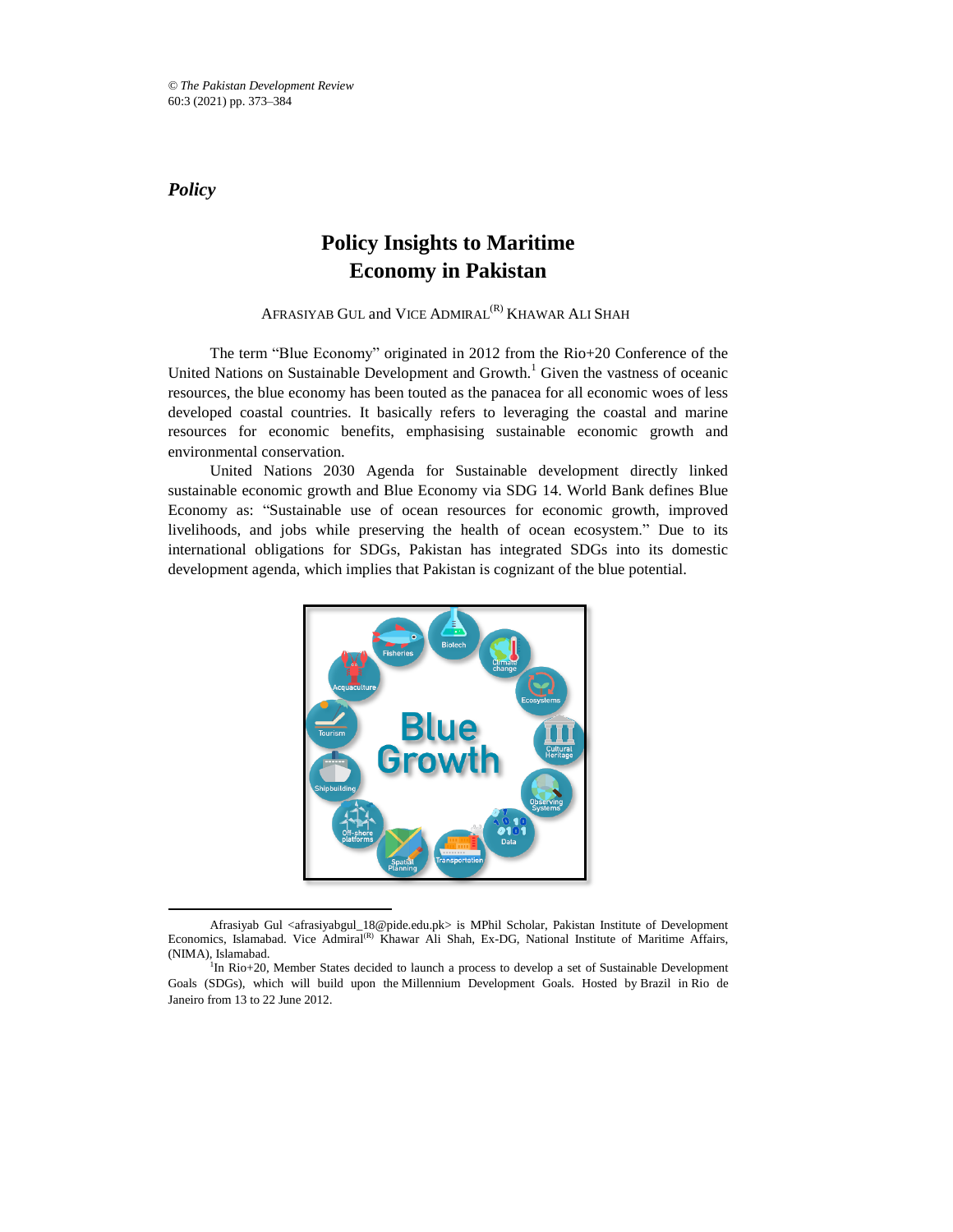#### 374 *Gul and Shah*

# **INTRODUCTION**

A Blue Economy that comprises marine or oceanic resources holds vast and untapped potential to drive economic growth in Pakistan. Investment in coastal and various categories of marine resources can help meet the food, transport, and energy needs of Pakistan. This is important in the context of slow economic growth, financial instability, volatility of investment, and ever-rising unemployment that Pakistan has experienced in recent years. It is time that Pakistan looks to coastal and marine resources to diversify its economy beyond traditional land-based investment avenues.

Pakistan has about 990 km long coastline, an Exclusive Economic Zone of 240 000 sq. km, and an additional continental shelf area of about 50,000 sq. km, making Pakistan an important coastal state. The exclusive geostrategic position of Pakistan lends its ports a unique significance concerning maritime trade. Furthermore, the construction of Gwadar as a transit and transhipment port under CPEC has further augmented Pakistan's maritime potential as a key player in Indian Ocean Region.

Blue Economy of Pakistan offers a wide range of maritime sectors peculiar to the geostrategic and economic realities of the country. It includes conventional maritime industries, namely fisheries, coastal tourism, maritime transport, etc., and newly emerging areas of aquaculture and marine biotechnology, deep sea-bed mining, resource extraction, oceanic renewable energy, and maritime tourism. The construction and operationalisation of Gwadar Port have enhanced the scope of maritime transport in Pakistan. Noteworthy, maritime transport industries that offer great opportunities for investment in Pakistan are Port Development and Coastal Urbanisation, tourism, Shipbuilding, Ship-breaking/recycling, and Transhipment companies.

Pakistan is a lower-middle-income country,<sup>2</sup> with the economy growing at less than a 3 percent growth rate, whereas, Pakistan Institute of Development Economics suggests for Pakistan a potential of sustainable 8 percent growth annually. Being the 5th most populous economy globally with a population growth rate of nearly 2 percent, Pakistan might face precarious food security challenges in the future. The inadequacy of tax revenues and the balance of payment situation add to the economic woes of Pakistan. The extreme vulnerability to climate change needs new forms of decision making, such as investing more into blue economy because Pakistan might face food security problems related to the limited land and water resources (Rahman and Salman 2013). In a post-COVID-19 world, diversifying the economy beyond land-based avenues of investment remains difficult due to lack of capital but paradoxically remains a significant option to spur economic growth in Pakistan. Thus, Pakistan's ocean and oceanic resources hold great potential to be leveraged, keeping up with the international practices of inclusive growth and community development.

Currently, the government is giving attention to the shipping sector up to some extent, after decades of neglect. After announcing the year 2020 to be the year of Blue Economy, the government did the right thing by amending the Merchant Marine Policy, 2001. The amended policy provides a range of incentives to private investors like

l

<sup>2</sup>According to World Bank Classification, low-income economies are defined as those with a GNI per capita of \$1,045 or less in 2020; lower middle-income economies are those with a GNI per capita between \$1,046 and \$4,095; upper middle-income economies are those with a GNI per capita between \$4,096 and \$12,695; high-income economies are those with a GNI per capita of \$12,696 or more.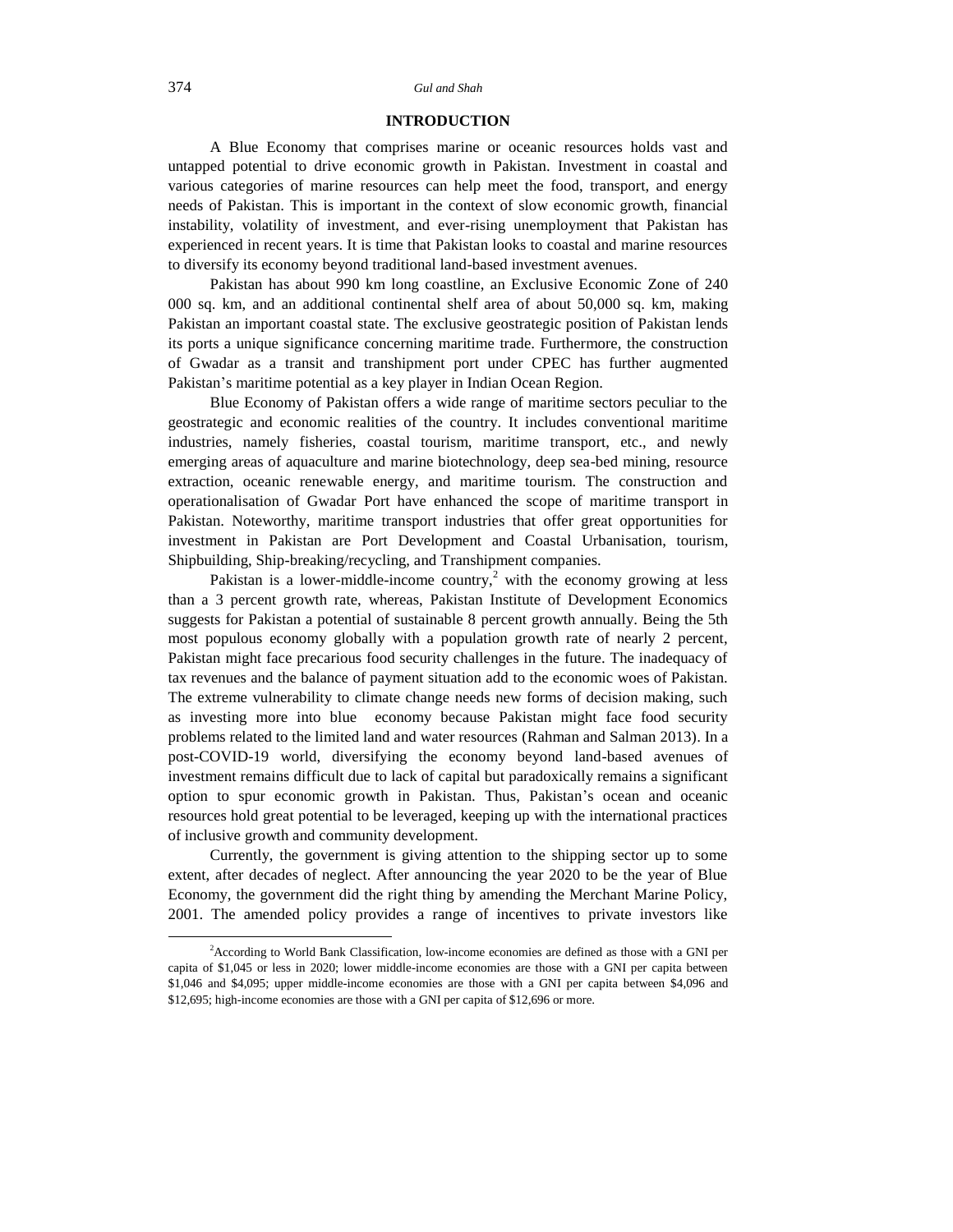reduction in gross tonnage tax, first berthing right to flag carriers, acceptance of freight charges in Pakistani rupees along with US dollars, Long Term Finance Facility, and other fiscal incentives. The provision of these incentives is highly laudable and will increase the size of the sector. Ministry of Maritime Affairs has sought a phased policy to transform and leverage the sector's real potential. However, several measures are yet to be taken to improve the performance of the sector. Another significant factor is the competitiveness and capacity of the government bureaucracy to implement the policies. The lack of investment in training and infrastructure with lengthy processes makes the whole system slow and unattractive for investment despite these right policies.

# **INSIGHTS OF GOVERNANCE ISSUES**

The Ministry of Maritime Affairs is Pakistan's primary state institution overseeing all maritime sectors. Pakistan National Shipping Corporation and the Merchant Marine Departments, as well as all three of Pakistan's port agencies, namely Karachi Port Trust (KPT), Port Qasim Authority (PQA), and Gwadar Port Authority (GPA), are all under its umbrella. All three ports are not budgeted, meaning they earn and spend their budget on all concerned operations but require government approval through the Ministry of Maritime Affairs. The other stakeholders include Freight Forwarders, All Pakistan Shipping Association (APSA), Customs, Federal Board Revenue, and the banking sector. PNSC (Pakistan National Shipping Corporation) Regulations 1984, Marchant Marine Policy 2001, and other department regulations culminate to make the national shipping policy.

Pakistan Merchant Marine Policy 2001 (MMP) was amended in 2019 and will continue up to 2030. According to amendments, no federal tax (Custom duty, income tax, and sales tax) shall be levied on Pakistan resident ship owning companies during the exemption period. All Pakistan flag vessels shall be given priority berthing at all Pakistani ports. PNSC is directed to continue to pay tax of US\$ 1.00 per Gross Register Tonnage (GRT) on its shipping income annually. The new companies that accept Pakistani rupees instead of dollars for freight charges shall be incentivised for the first five years of shipping and pay a tax of US\$ 0.75 per Gross Registered Tonnage (GRT).

As per United Nations Liner Code 1974, a country can lift 40 percent of its cargo in its own ships, which can even be raised to 60 percent without getting into the realm of unfair trading practices. Pakistan lifts only 10-11 percent of its international trade, thereby forgoing a substantial source of FE earnings. One of the changed clauses in the amended Maritime policy gives the first right of refusal to PNSC for hydrocarbons cargoes imported on FOB basis; this amendment is however contrary to the policy's para 8, that gives cargo preference to Pakistani flag vessels over PNSC chartered vessels. Secondly, the MMP lacks the legal status that is enjoyed by an act or ordinance. Its provisions are subject to a decision made by the cabinet and Economic Coordination Committee (ECC) from time to time. Negligible amendments, extending MMP to 2030, and declaring the shipping industry as a strategic industry are not enough. Stakeholders consensus agree that previous policy did not yield fruitful results and extending it to further ten years may not work as well. Previously, incentives were withdrawn from time to time and reinstated, thus, rendering them inconsistent for long-term planning purposes (NIMA). The shipping sector is highly capital intensive and requires long-term planning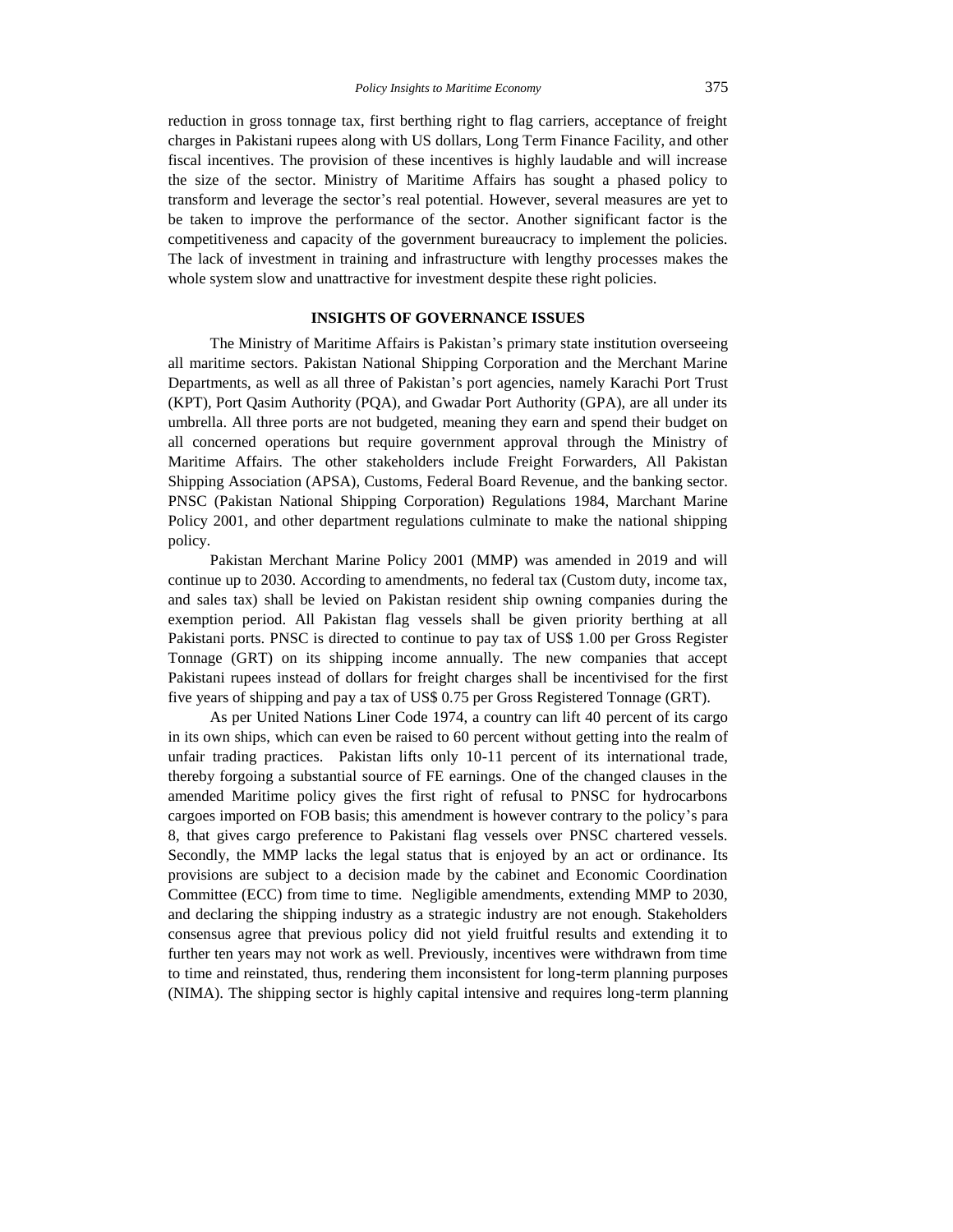for financing. Besides this, Merchant Shipping Ordinance 2001 (MSO) also needs to be amended and revised to create synergy between the basic commitment in the policy and legal instrument for its implementation.

It is the need of the hour to frame a comprehensive Marine Policy that must include each and every sector of the blue economy to ensure optimal use of ocean resources, rather than sticking to few ordinances and regulations. This will require all stakeholders' input; the stakeholders having the responsibility of governance is of core importance to kick start blue economy development.

The need is to overcome the procedural inefficiencies as well as improvement in service delivery to leverage the actual potential. Pakistan has a high compliance cost as compared to other regional countries such as India and Korea. The high compliance cost is associated with documentary requirements for customs clearance. On average, Pakistan requires 400 hours while India and Korea require 270 and 196 hours, respectively (Table 1). Similarly, the time taken for the customs clearance process and documentary compliance in case of imports is 12 times longer than in UAE. The indirect cost associated with uncertainty and delays affects customer choices. On the other hand, poor track and trace consignments, custom clearance, inexpedient schedule, transport-related infrastructure are bottlenecks that keep the industry from meeting its actual potential. According to the Ministry of Maritime Affairs, Pakistan can raise its share in transhipment to 200,000 TEU's, which can be further increased by removing procedural inefficiencies.

|                    | Pakistan | India | Korea |
|--------------------|----------|-------|-------|
| <b>Imports</b>     |          |       |       |
| No. of Hours (TEU) | 216      | 85    | 7     |
| Days (TEU)         | 9        | 3.5   | 0.3   |
| Cost (TEU)         | 400      | 366   | 342   |
| <b>Exports</b>     |          |       |       |
| No. of Hours       | 113      | 64    | 14    |
| Days (TEU)         | 5        | 3     | 0.6   |
| Cost (TEU)         | 406      | 270   | 196   |

Table 1

*Source:* PIDE Policy Viewpoint No.17:2020.

It is paradoxical to note that Pakistan has a small shipping sector despite having trade of over \$70 billion. Ministry of Maritime affairs is well cognizant of the true potential and possesses the will to transform the sector into a profitable economy sector. It has sought a phased policy to transform and leverage the actual potential of the sector. The only need is to highlight the weaknesses in the prevalent policies and overcome mistakes being made in shipping practices. A large number of vessels owned by private Pakistani owners operate under the Flag of Convenience (FOC). There is a need to bring in all long-term imports under Freight on Board (FOB) basis, mandating it for Pakistani Flag vessels to lift it. Proper checks and balances should be enforced to avoid delays under this system. The Ethiopian model offers a lot to learn from it.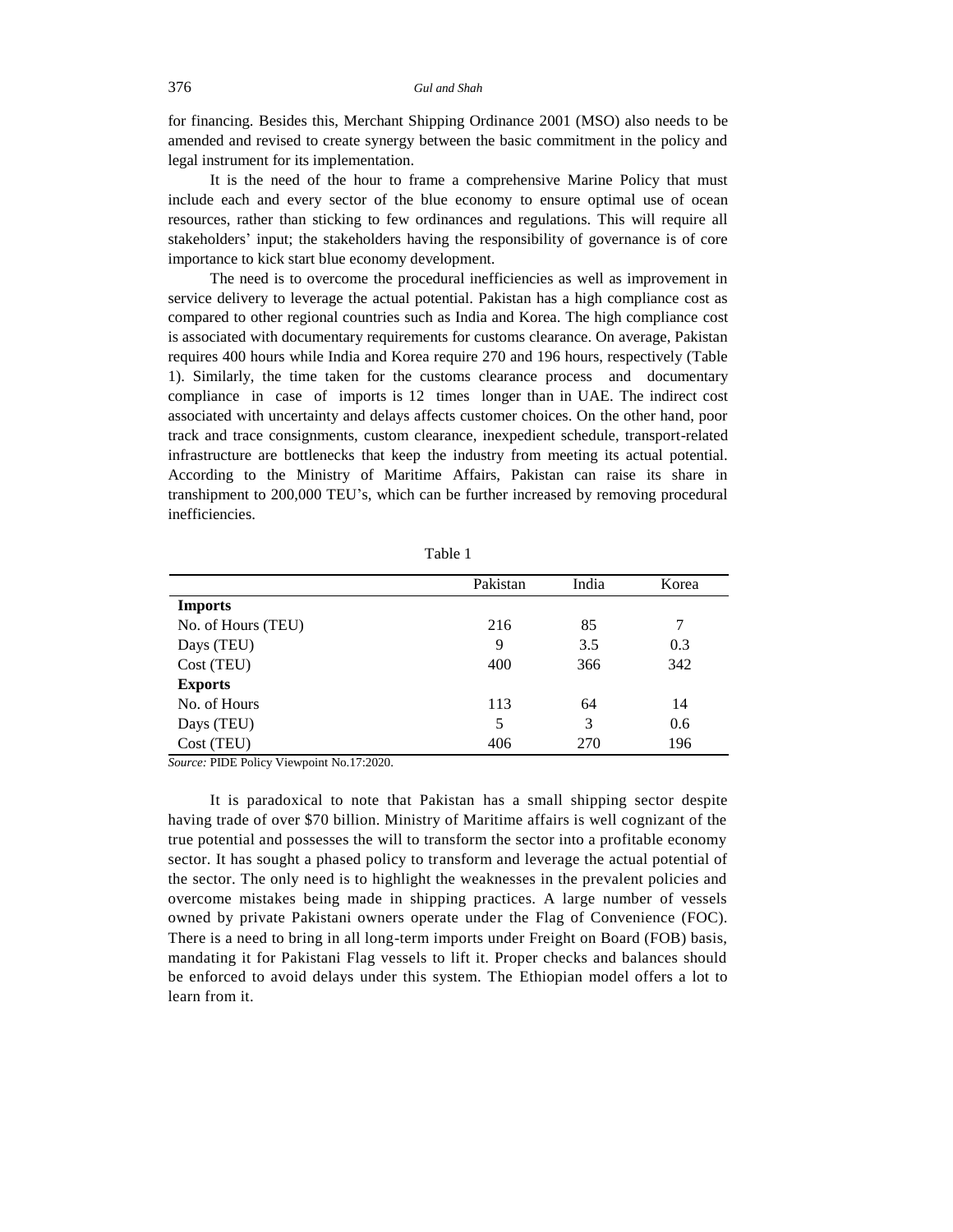Pakistan adopted a protectionism policy while many countries like Turkey and Chile liberalised their economies and saw sustainable growth and their manufacturing sector developed. Consequently, local manufacturers neither developed nor upgraded their technology to cope with modern world markets. The tariff rate followed by Pakistan is much higher than other countries in the region, as depicted in Table 2. Sri Lanka and Malaysia have a meager effective tariff rate of 7.0 and 4.5, respectively, whereas Pakistan follows an average effective tariff rate of 11.2. The policy-makers should consider economic liberalisation policy to boost trade, and the involvement of maritime needs particular focus to execute it effectively.

| Regional Comparison of Effective Tariff Rate |                                                                       |  |  |  |
|----------------------------------------------|-----------------------------------------------------------------------|--|--|--|
| Country                                      | Average Effective Tariff Rate                                         |  |  |  |
| Pakistan                                     | 11.2                                                                  |  |  |  |
| Malaysia                                     | 4.5                                                                   |  |  |  |
| China                                        | 5.2                                                                   |  |  |  |
| Sri Lanka                                    | 7.0                                                                   |  |  |  |
| India                                        | 7.5                                                                   |  |  |  |
| Bangladesh                                   | 10.6                                                                  |  |  |  |
|                                              | $\mathbb{F}_{\alpha_1,\alpha_2,\alpha_3}$ Weald Teacht Daof to by WTO |  |  |  |

Table 2

*Source:* World Tariff Profile by WTO.

Pakistan needs to allocate more funds for infrastructure development, upgradation, and diversification of its fleet. However, the Maritime Affairs division budget was reduced to PKRs. 2.6 billion in 2021, which was PKRs. 3.6 billion in 2020. Reduction in the budget for maritime division may not directly impact the industry, but it hampered the infrastructure development efforts. More autonomy should be afforded to PNSC as well as other private entities in order to encourage investment and competition.

Pakistan has a large EEZ, and long coast, and this sector is vital for economic growth, employment generation, and food supply. There is a shortage of trained and skilled professionals domestically and internationally due to the ever-expanding shipping market**.** Pakistan can train and produce skilled professionals to meet the demand of domestic maritime activity and supply of human capital to the international market.

# **BOAT AND SHIPPING INDUSTRY IN PAKISTAN**

The shipping industry holds paramount importance in any economy in today's globalised world as 80 percent of world trade is carried out through the sea. Over 90 percent of Pakistan's trade by volume is through the sea.

The shipping sector of Pakistan is governed by several organisations under both international law and a dedicated national shipping policy. The Ministry of Maritime affairs acts as the supreme authority to regulate most of the maritime sector of Pakistan. Pakistan National Shipping Corporation (PNSC) is the largest and the only Pakistani flag shipping company in Pakistan lifting only 10-11 percent of Pakistani cargo (Yousuf and Ali, 2020). Worldwide, 70,094 ships are registered, out of which the USA operates 3000 registered ships. As of 2021 in the Southern Asia region, (Table 3) depicts the fleet size of countries in the region. Pakistan possesses seven oil tankers, five bulk carriers, and a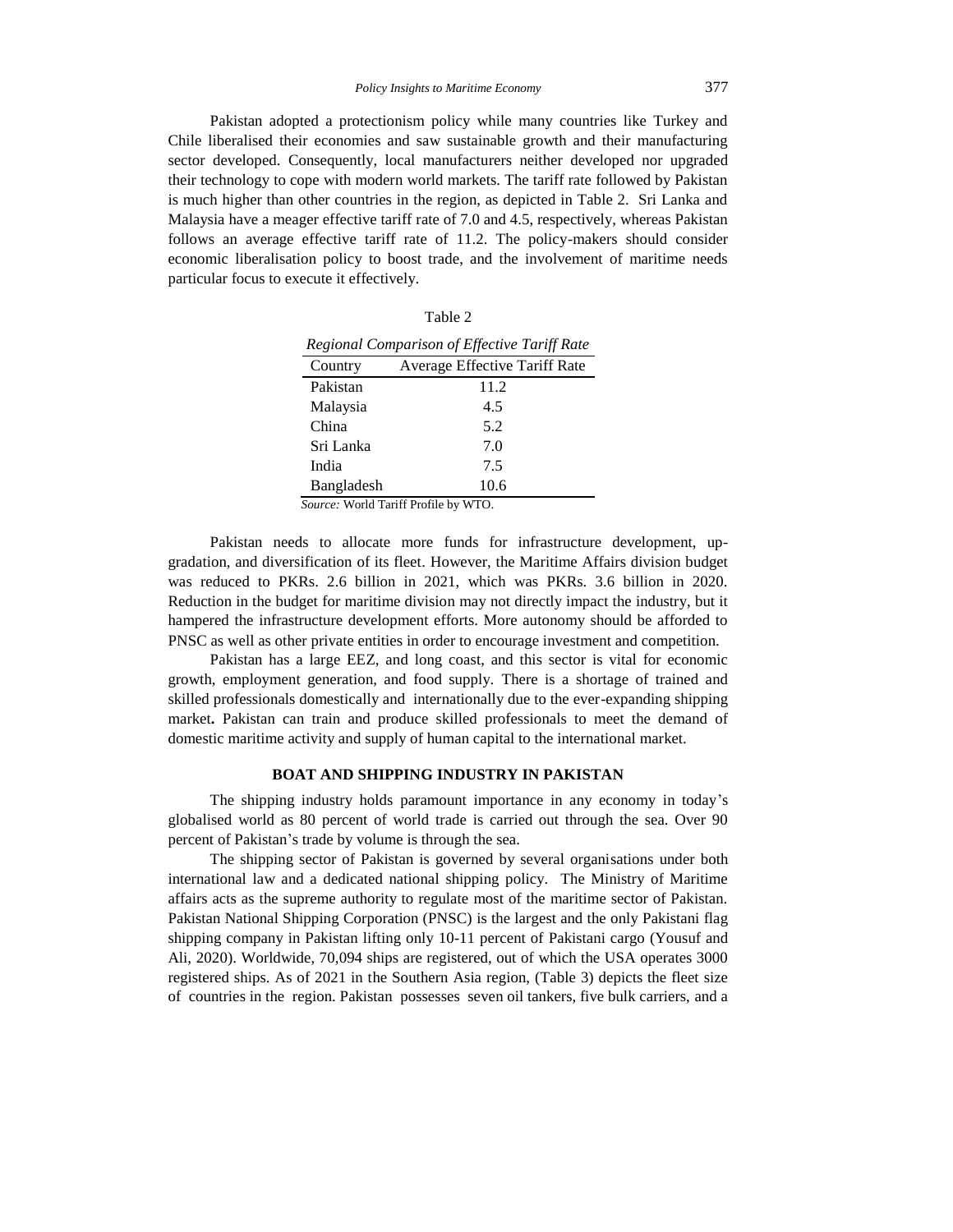378 *Gul and Shah*

| Table 3                |       |      |            |           |          |
|------------------------|-------|------|------------|-----------|----------|
|                        | India | Iran | Bangladesh | Sri-Lanka | Pakistan |
| <b>Total Fleet</b>     | 1801  | 893  | 468        | 90        | 57       |
| Oil Tankers            | 136   | 84   | 144        | 11        |          |
| <b>Bulk Carriers</b>   | 63    | 32   | 48         | 6         | 5        |
| General Cargo          | 587   | 371  | 140        | 13        | $\theta$ |
| <b>Container Ships</b> | 22    | 31   | 6          | $\theta$  | $\theta$ |
| Other Types of Ships   | 993   | 375  | 130        | 60        | 45       |

*Source:* UNCTAD.

total fleet of 57 ships, which is the lowest number compared with other regional countries. India has a total fleet of 1801, Bangladesh 468, Sri Lanka 90, and Iran, despite long-standing international sanctions, maintains 893 ships. Not just that, Pakistan does not possess a single general cargo or containership. The regional countries comparison calls out the vulnerable position of Pakistan's fleet size. The concerned authority must look forward to acquiring oil tankers and bulk carrier ships in the first phase, as Pakistan depends on oil import.

According to PNSC 2018 import data, 916 import shipments were made, including 341 shipments of oil. Similarly, according to port's import data sources, 840 shipments were made that including 13 shipments of jet fuel. (NIMA).

The amount of trade through sea has been increasing every year but the share of PNSC is decreasing instead of going up (Table 4). In 2018, the total seaborne trade of Pakistan was 100.247 million tons, and PNSC was trading about 12.76 percent of it. According to official sources, PNSC imports only 26 percent of liquid and only 3 percent of dry bulk cargo of the country, while the rest is imported through foreign vessels. Similarly, in 2020 total seaborne trade of Pakistan was 94.321 million tons, where the PNSC share was 9.33 percent. This costs Pakistan a whopping 5 billion USD freight charges annually that is paid to foreign vessels. In 2020, PNSC earned a net profit of about PKRs. 2,414 million and paid PKRs. 332 million worth of taxes and PKRs. 231 million in dividends to the government, an increase of 10 percent compared to last year (Table 5). In some Flag of convenience countries, an overwhelming majority of the World's ships are registered due to easy processes, no taxes and no questions about the source of investments.

| ١<br>г<br>г. |  |
|--------------|--|
|--------------|--|

|       |           |           |             |                   | (In Million Tons)   |
|-------|-----------|-----------|-------------|-------------------|---------------------|
| Years | Dry Cargo | Wet Cargo | Total Cargo | <b>PNSC Share</b> | <b>PNSC Share %</b> |
| 2016  | 58.867    | 29.419    | 83.286      | 13.326            | 16                  |
| 2017  | 42.653    | 32.863    | 89.852      | 14.304            | 15.919              |
| 2018  | 65.836    | 34.411    | 100.247     | 12.797            | 12.765              |
| 2019  | 80.253    | 30.44     | 110.693     | 10.383            | 9.38                |
| 2020  | 66.585    | 27.736    | 94.321      | 8.80              | 9.33                |

*Source:* PNSC Annual Report 2016-20.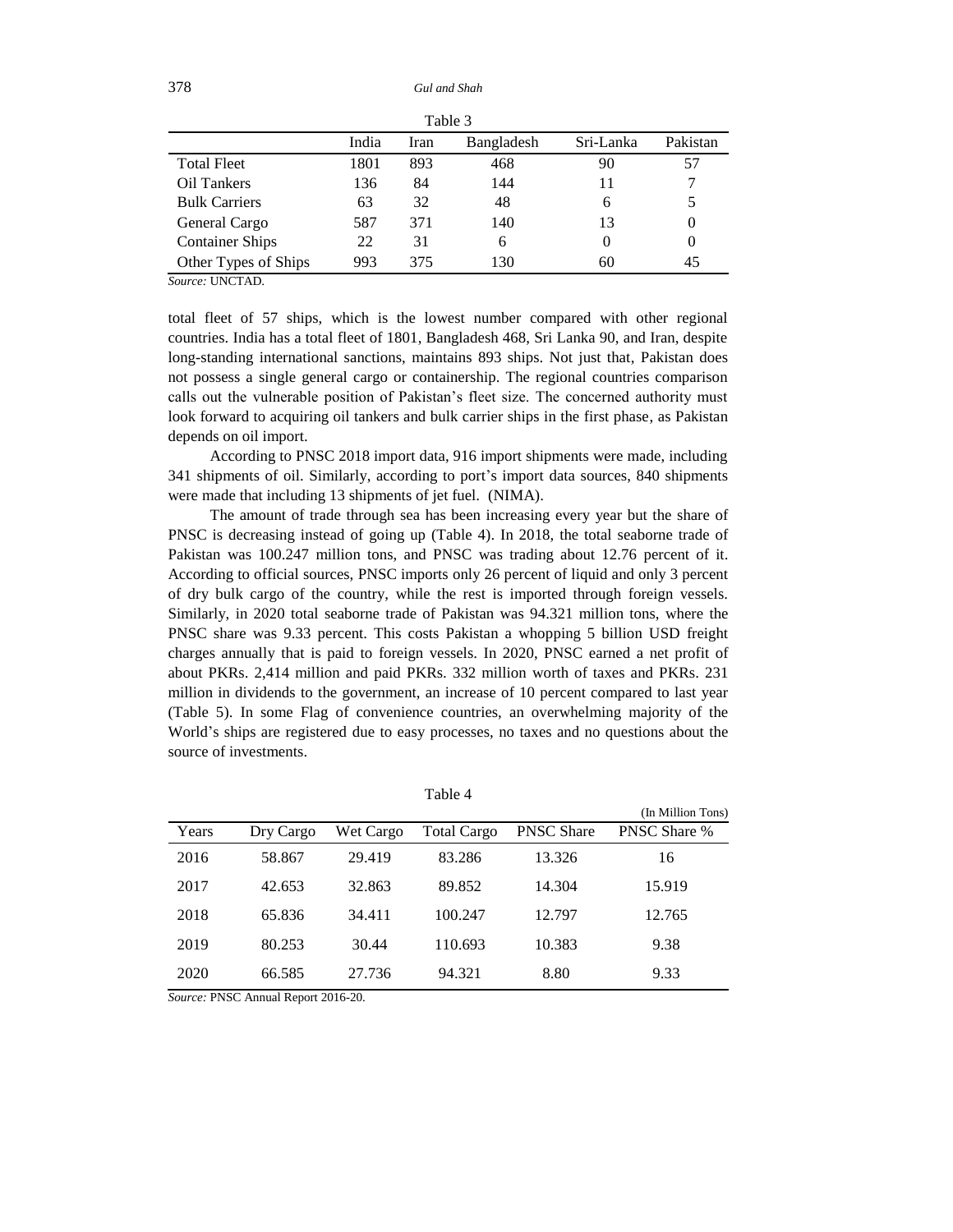|       |            |          | (PRs. In Million) |
|-------|------------|----------|-------------------|
| Years | Net Profit | Tax Paid | Dividends to GoP  |
| 2017  | 2,477      | 488      | 227               |
| 2018  | 1,641      | 437      | 229               |
| 2019  | 2,194      | 296      | 173               |
| 2020  | 2.414      | 332      | 231               |

Table 5

*Source:* PNSC Annual Report 2020.

Despite giving incentives through federal tax exemption and lowering the tax to US\$ 0.75 per Gross Registered Tonnage (GRT), the private sector is reluctant to get the benefit. The investors' confidence was shaken by ill-thought out of private shipping lines in the 70's and safe investment avenues available in Tax-free havens. On the other hand, the Merchant Marine Department (MMD) is behind time with unskilled staff that cannot handle the modern demands of the shipping sector and registration maintenance (NIMA). Whereas the leading flag of convenience countries provide services and can register and de-register ships in 24hrs.

The domestic boat industry of Pakistan, requires urgent government support before the traditional artisans and boat makers become extinct. Due to official apathy, traditional boat building is moving outside Pakistan. At one time, Pakistan was the largest builder of Dhows in the region. The informal sector involved in the boat-making industry is running side by side. According to a report, it employs about 3,500 skilled labourers. The workers are expert enough to build small or large boats without drawing and sketches, and most of the workers earn a daily wage of about \$14.



It is time to take upon the cross-disciplinary approaches to deal with new world challenges and tradeoffs. Government intervention will be especially welcomed in introducing incentive schemes and facilitation services for the registration of boats and the development of boat engines that are efficient and durable in extreme weather conditions. Government intervention is also required in record-keeping and pricing of water transport services in Pakistan. State Bank of Pakistan has allowed a long-term finance facility (LTFF) under Merchant Marine Policy 2001 that will allow investors long-term borrowing at 3 percent to acquire floating vessels, tug boats, cargo vessels, and fishing boats. Currently, seafood export is US\$ 450 million, but fishing stocks are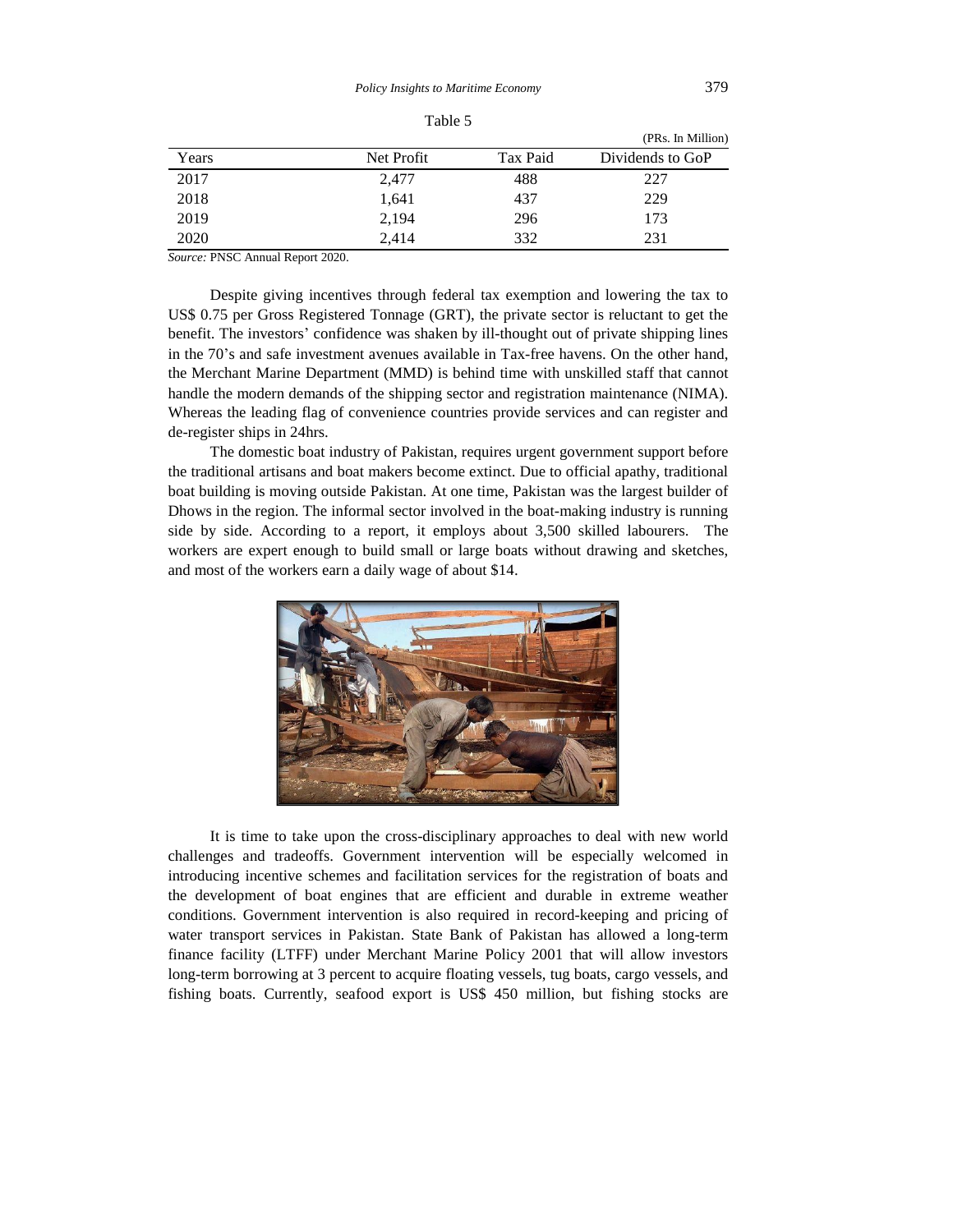depleting fast, and fishing is becoming unsustainable. The country needs to invest heavily in Aquaculture to boost the fisheries sector and increase export seafood up to USD\$ 2 billion annually while concurrently increasing the country's food security.

#### **TOURISM—GOING BLUE**

The tourism industry is one of the world's fastest-growing and is closely linked to the economic, social, and environmental wellbeing of many countries around the globe. The role of maritime tourism is well integrated into contemporary economies that the economic impact is relevant even to the less important countries in terms of tourismrelated activities (Bunghez, 2016). The tourism economy represents 10.4 percent of the global GDP, which makes about 8.8 trillion dollars. About one out of every ten jobs is created by tourism-related industry. Tourism is one of the top five earning industries and a key source in generating foreign exchange in half of the developing nations. Small islands and developing countries have vast untapped potential regarding ocean-related tourism to create job opportunities and earn foreign exchange. Sustainable tourism takes account of the social, environmental, and future economic impacts while addressing the needs of visitors and host communities. The agenda for 2030 for Sustainable Development SDG target aims to implement policies to promote sustainable tourism to promote local product, culture and create job opportunities. Pakistan has immense Maritime tourism potential with a long coastline of 990 Kilometres which is blessed with diversified natural, religious, and cultural tourism resources. In 1989, Pakistan gave tourism an industry status. The federal government established a Beach Development Authority under Pakistan National Tourism Policy 1990 (NTP, 1990) to develop beaches and encourage water sports activities. The long-term policy was given under the Ministry of Culture, sports, youth affairs, and tourism to collaborate with provincial governments of Sindh and Balochistan provinces to promote water sport activities and tourism. However, maritime tourism is undeveloped due to political instability, lack of coordination among tourism authorities, poor governance, and security concerns (Ahmed and Mahmood, 2017). NTP 1990 is no more effective after the 18th amendment in the constitution as tourism is now a devolved subject.

Boating tourism, marine sports activities, beach development, and other aquatic environment are core sectors, and all other recreational activities come under marinerelated tourism. When we compare the share of tourism in the GDP of Pakistan with the neighbouring country India, it shows that Pakistan is lagging in developing the tourism sector. For instance, consider an example of Kerala that has about 600km Arabian Sea shoreline and has been developed as a tourism hotspot. Over the years, tourism in Kerala has grown significantly to earn foreign exchange, revenue increase, and living standards of people associated with tourism activities. In 2019, a 17.19 percent increase in foreign exchange and 24.14 percent increase in revenue generated from tourism (Direct and indirect) was recorded in Kerala. The current government of Pakistan has paid attention to developing the tourism sector. However, government is more focused on land-based tourism and is neglecting the capacity of marine tourism. The availability of vast resources is a blessing and must be properly developed as it can significantly raise the standards of coastal communities used by human beings. Pakistan must develop a vast spectrum of marine tourism activities like harbour cruises, recreational fishing, maritime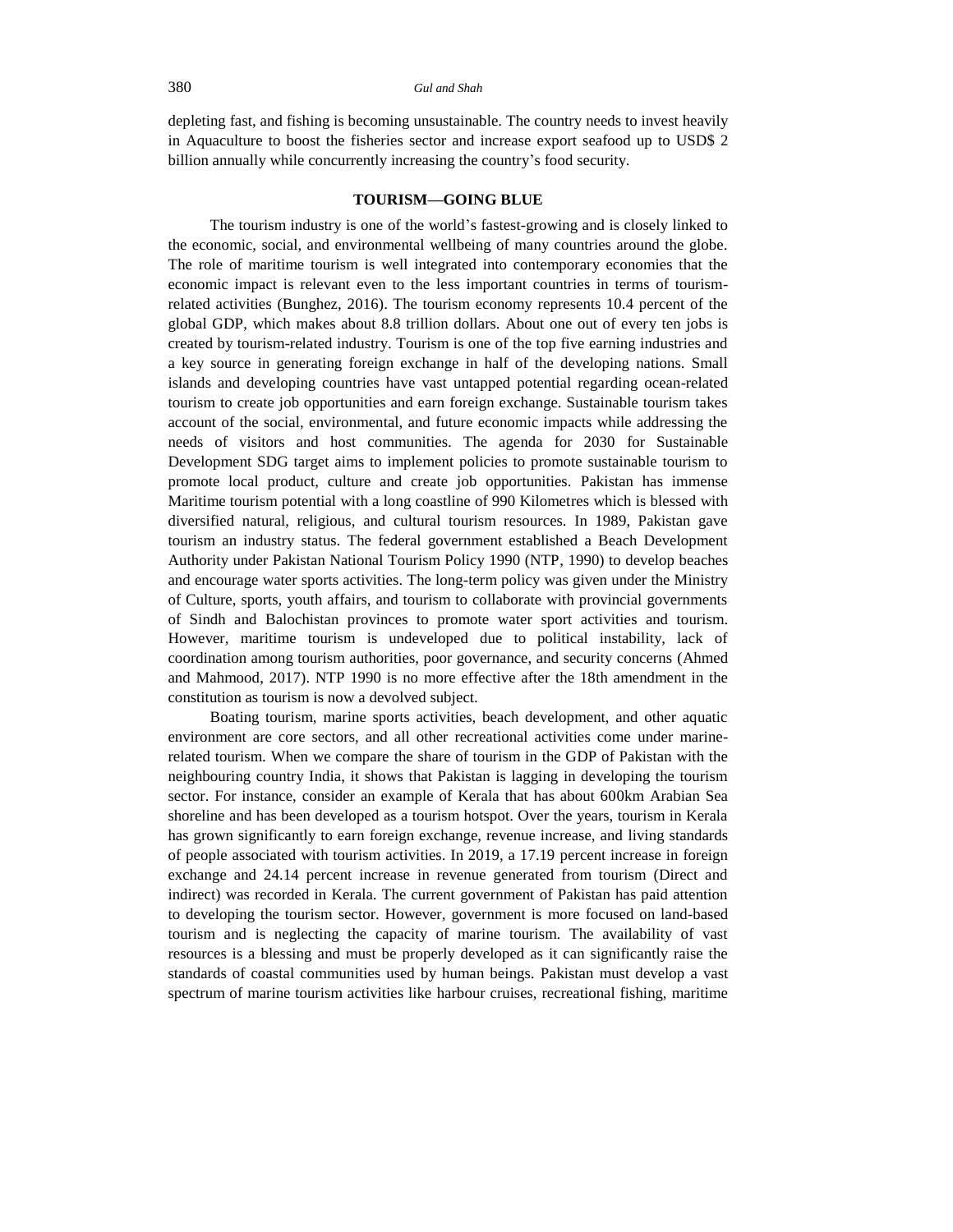museums, sailing yachting, beach activities, windsurfing, scuba diving, snorkelling, sea kayaking, and many more. Investors should be motivated with incentives like tax reliefs, high-profit expectations, ease of documentation process, and security guarantee. On the other hand, awareness and a friendly environment should be provided to local communities and visitors. The development of international tourism will pave the way to revenue generation and foreign exchange reserves.



#### **CHALLENGES AND WAY FORWARD**

The present government is revisiting its approach for the improvement in the marine sector of Pakistan. Primarily, the lives of people working in the marine sector need improvement and special support from the government. Studies have shown that the majority of problems faced by fishermen can be solved through minor interventions. Lack of education among these communities has kept them from modern technologies and systems.



*Source:* Kerala Tourism Statistics 2019.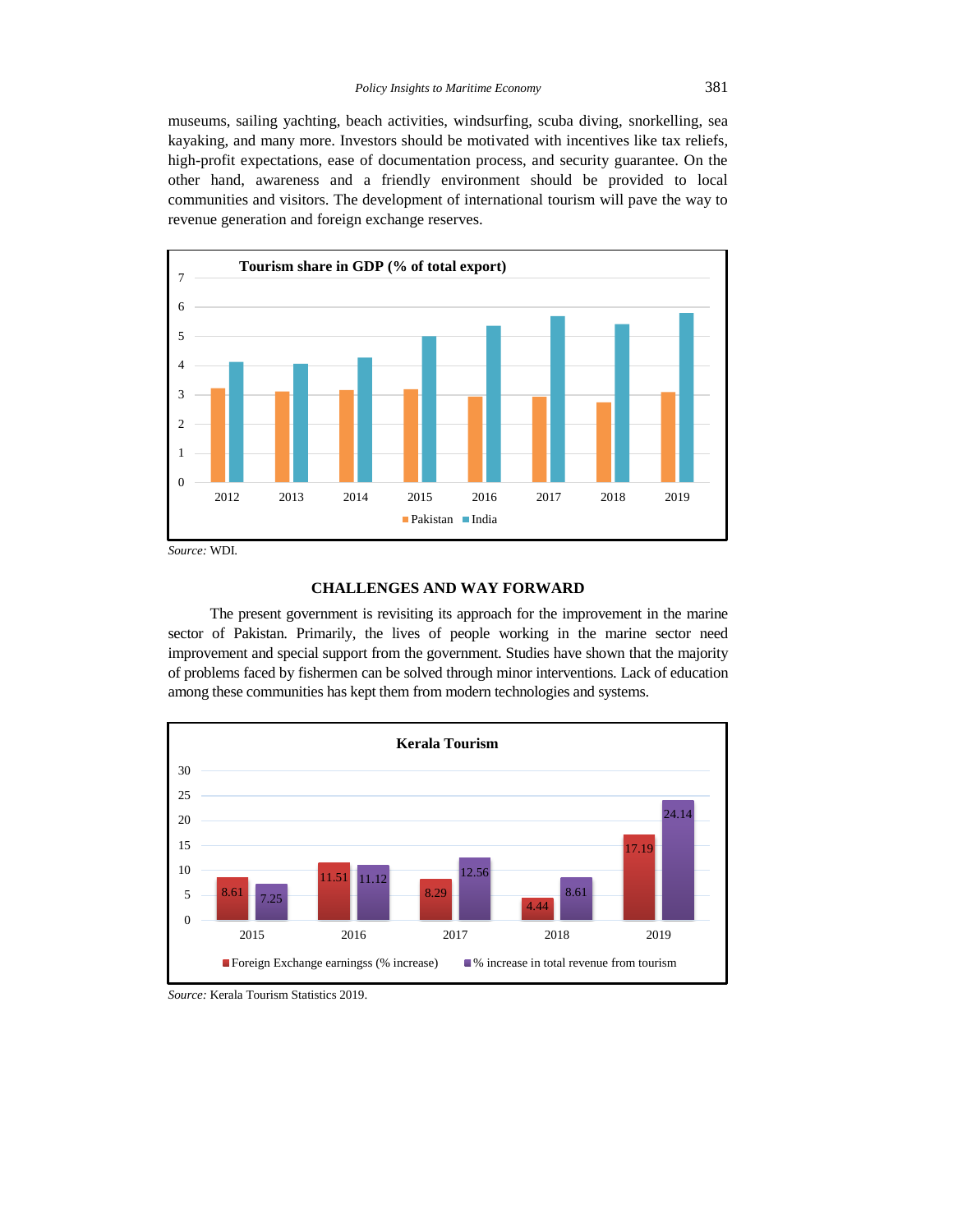#### 382 *Gul and Shah*

Institutional constraints have restricted Pakistan's potential gains from the "Blue Economy". It is important to have the institutional capacity for dealing with Blue Economy. What seemed like a distant dream is, fortunately, converging towards reality due to the present government's efforts. In Pakistan, the local boat industry is still functioning without government support and is losing its competitiveness to other players. (Moazzam, 2012) added that most registered boats have dual registration for Pakistan and Iran, which eventually poses a security threat. In Karachi, small boats are used for tourism purposes, local transport purposes, and larger vessels are in the business of to carry cargo in the region.

# **ACTION POINTS—THE WAY FORWARD**

The following action plan for policy-makers is based on the observation of internationally acknowledged practices. The study advocates to:

- Establish a network of researchers, industry stakeholders, government personnel, and media outlets to generate and disseminate awareness and knowledge regarding the scope and potential of blue resources. Information campaigns and mainstreaming and dissemination of the knowledge created by researchers for broader awareness and insights into the field will be beneficial.
- A complete survey and manpower audit of the Mercantile Marine Department (MMD) is required to identify the shortcomings, capacity, and needed upgradation to fulfil its functions.
- Conduct a dedicated and full-fledged survey of Pakistan's maritime zones to ascertain the nature, type, and extent of resources to better understand Pakistan's blue potential.
- Strategise for a conducive environment for foreign and local investors to channel investments into the maritime sectors.
- Review procedural inefficiencies and introduce reforms for fostering investor confidence and improving prospects of business in the blue economy.
- Putting in place consistent long-term policies that are dynamic rather than static.
- Formulate an exclusive National Blue Growth Policy with clearly defined goals and realistically set targets to be achieved within a reasonable time. Greater coordination and consultations among academia, government, and other stakeholders are the key to achieving consensus in decision-making.
- Eliminate subsidies for bringing in competitiveness.
- Invest in R&D and forge partnerships with international research groups to keep pace with the current international practices.

# **CONCLUSION**

Pakistan has a unique geostrategic location that offers opportunities and challenges as well. Geographical location, investment, and timely implemented policies are important in sea trade and ports development. For instance, the Middle Eastern countries incorporate about 3 percent of world GDP and handle about 20 percent of seaborne trade. Further, transhipment accounts for 53 percent. Pakistan can serve as a viable and most effective economic transit route to land-locked Central Asia and neighbouring countries.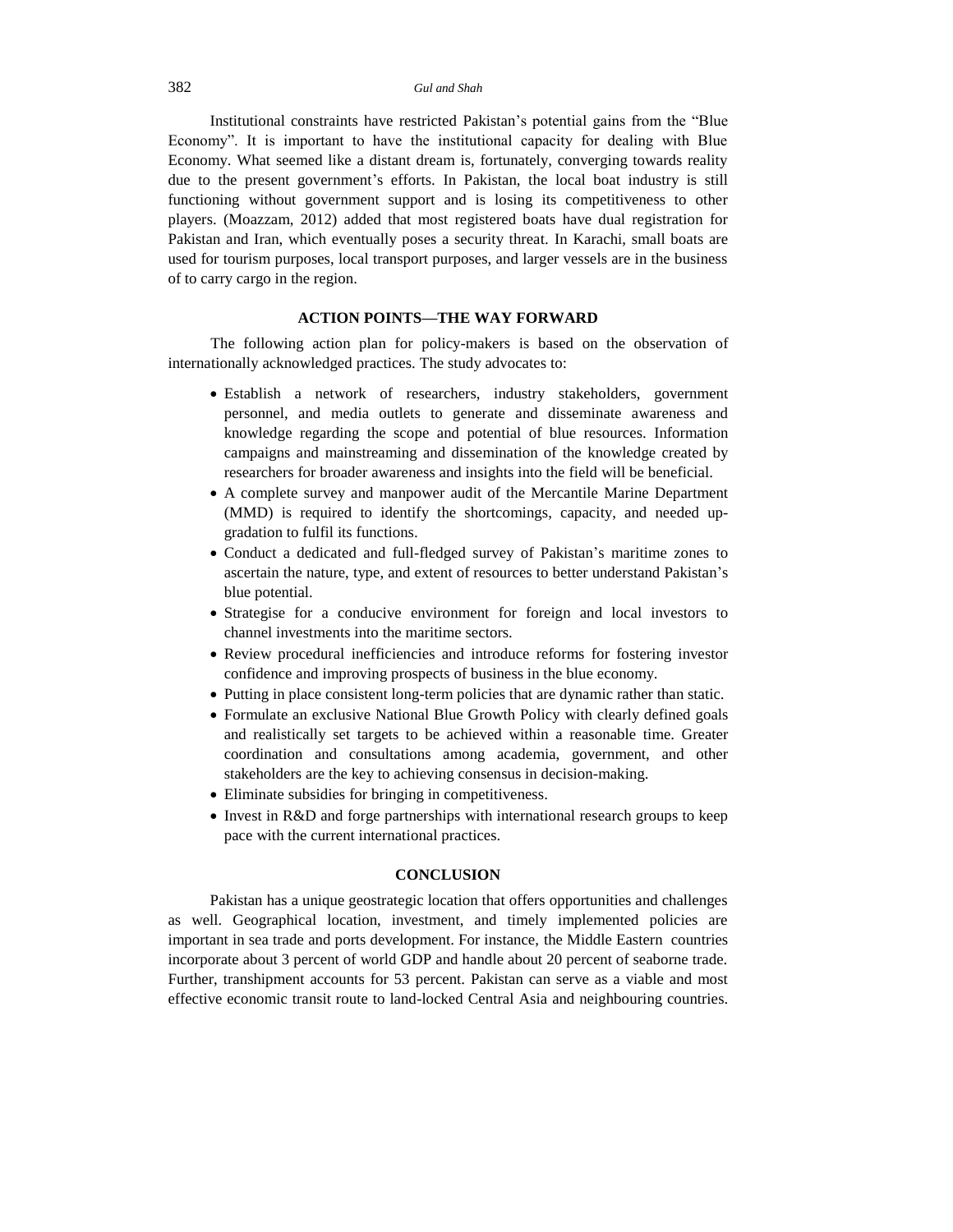China Pakistan Economic Corridor (CPEC) can spur economic activity in Pakistan and regional countries through roads and railway networks, whereas ports at the Arabian Sea will provide global connectivity. The Marine economy is one of the main pillars of economic structure, which needs a proper regulatory authority to monitor and evaluate it. It will play a critical role in the economic growth of Pakistan. This sector is facing numerous challenges like lack of institutional capacity, poor governance, and investment. The sector needs well-thought-out actions from the government including ease of business processes. The revenue from the sea routes transport system can be improved. The government has to play an important role to enhance ships fleet and increase the share of GDP. In addition, maritime tourism can generate \$1-2 Billion annually through domestic/international tourism and employ coastal community people.

# **REFERENCES**

- Ahmed, R. and K. Mahmood (2017). Tourism potential and constraints: An analysis of tourist spatial attributes in Pakistan. *Pakistan Perspectives, 22*(2).
- Bunghez, C. L. (2016). The importance of tourism to a destination's economy. *Journal of Eastern Europe Research in Business & Economics,* 1–9.
- Doyle, T. (2018). Blue economy and the Indian Ocean Rim. *Journal of the Indian Ocean Region*. Accessed from https://doi.org/10.1080/19480881.2018.1421450.
- FAO Statistics, Country Profile, Pakistan. http://www.fao.org/fishery/facp/PAK/en
- Fishery and Aquaculture Country Profiles. The Islamic Republic of Pakistan http://www.fao.org/fishery/facp/PAK/en
- Fishery and Aquaculture Country Profiles. Pakistan (2009). Country Profile Fact Sheets. In FAO Fisheries Division [online]. Rome. Updated 1 December 2017. [Cited 22 December 2020]. http://www.fao.org/fishery/
- Moazzam, M. (2012). Status report on bycatch of tuna gillnet operations in Pakistan. IOTC 8th session of the Working Party on Ecosystems and Bycatch (WPEB).
- Nasir, M., Faraz, N., & Anwar, S. (2020). Doing taxes better: Simply, open and grow economy. (PIDE Policy Viewpoint No. 17). https://pide.org.pk/pdf/Policy-Viewpoint-17.pdf.
- National Institute of Oceanography. Govt. of Pakistan. http://www.niopk.gov.pk/ introduction.html

#:~:text=The%20Exclusive%20Economic%20Zone%20(EEZ,30%25%20of%20the% 20land%20area.

- Nazir, K., Yongtong, M., Kalhoro, M. A., Memon, K. H., Mohsin, M., & Kartika, S. (2015). A preliminary study on fisheries economy of Pakistan: Plan of actions for fisheries management in Pakistan. *Canadian Journal of Basic and Applied Sciences*, *3*(01), 7–17.
- Pakistan Merchant Marine Policy (2001). Amendment 2019. Ministry of Maritime Affairs, Government of Pakistan.
- Pakistan's Shipping Sector Potential. https://www.hellenicshippingnews.com/pakistanshipping-sectors-potential/
- Pastner, S. (1978). Baloch fishermen in Pakistan. *Asian Affairs*, *9*(2), 161–167.
- Patil, P. G., Virdin, J., Diez, S. M., Roberts, J., & Singh, A. (2016). *Toward a blue economy: A promise for sustainable growth in the Caribbean; An overview*. Washington DC.: The World Bank.